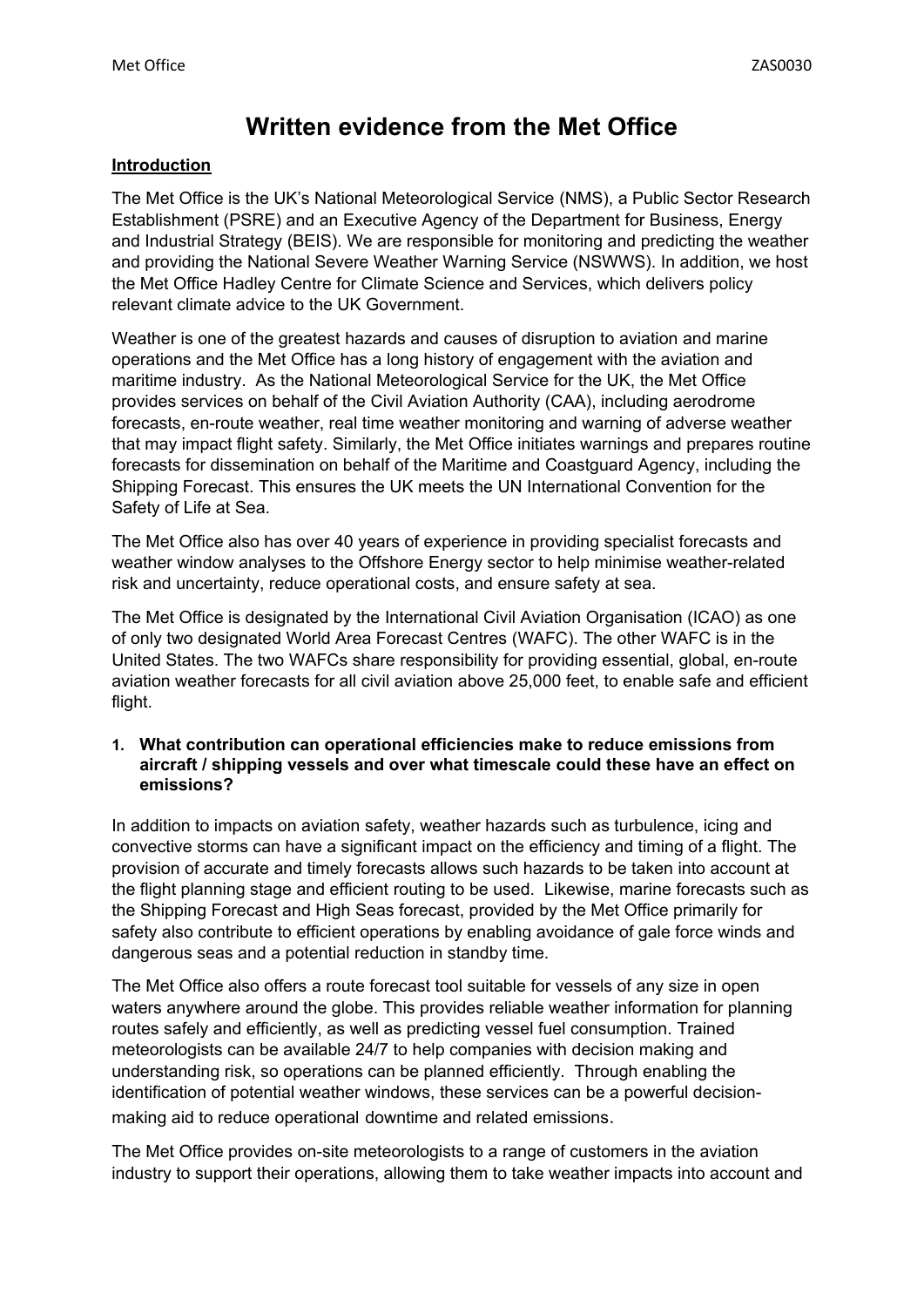ensure their operations run smoothly and efficiently. The Met Office has worked closely with NATS (the UK's provider of en-route air traffic and many airport air traffic services) for many years, providing a number of specialised services to assist with routing of air traffic over the UK and North Atlantic, and to minimise the impacts of adverse weather across UK airspace and ensure that the airspace is used efficiently. The Met Office also provides forecast services to airlines to improve planning and support operational efficiency, which is linked directly to reduced fuel consumption and emissions in most occasions.

As one of the two [World](https://www.metoffice.gov.uk/services/transport/aviation/regulated/mo-wafc) [Area](https://www.metoffice.gov.uk/services/transport/aviation/regulated/mo-wafc) [Forecast](https://www.metoffice.gov.uk/services/transport/aviation/regulated/mo-wafc) [Centres](https://www.metoffice.gov.uk/services/transport/aviation/regulated/mo-wafc) [\(WAFCs\),](https://www.metoffice.gov.uk/services/transport/aviation/regulated/mo-wafc) the Met Office works collaboratively to ensure that the next generation of the World Area Forecast System (WAFS) datasets deliver accurate and improved meteorological data to support the aviation industry. These new data sets will provide much higher horizontal, vertical and temporal resolution (more detailed) forecast information, becoming operational in November 2023. As the aviation industry rapidly changes, these new and improved data sets will contribute towards limiting the environmental impact of air travel.

In addition to this, the Met Office provides specialist services to help airlines optimise route planning based on the expected conditions on their route. High resolution weather data builds a much clearer picture of what is happening on an aircraft's planned flight path. This can be used to inform more route planning and allow aircraft to select a route which maximises efficiency. Increased accuracy can reduce fuel burn and therefore how much  $CO<sub>2</sub>$  is emitted during a flight. In a recent collaboration with Swedish software company AVTECH, integrating Met Office high resolution data into AVTECH technology was shown to reduce carbon emissions of an airline by an additional 10-15,000 tonnes per year (based on pre-COVID 19 air traffic levels) and, if all airlines were to adopt similar technologies, this rises to 1[.](https://media.uk.norwegian.com/pressreleases/norwegian-continues-to-reduce-emissions-with-upgraded-technology-up-to-200000-tons-per-year-2970557)24M tonnes of  $CO<sub>2</sub>$  savings per annum<sup>1</sup>.

# **2. How close are zero carbon fuels to commercialisation for aviation / shipping? How effective will the Jet Zero Council be in catalysing zero emissions technologies? What role should transitional fuels such as alternative hydrocarbon fuels play?**

No response from the Met Office

### **3. What new technologies are there to reduce emissions from aircraft / shipping vessels and how close to commercialisation are they?**

In April 2020, the Met Office signed a multimillion-pound agreement with Microsoft for the provision of a world-leading supercomputing capability that will take weather and climate forecasting to the next level, with the new capability due to be up and running in Summer 2022<sup>2</sup>. The new supercomputer will enable the Met Office to provide more accurate forecasts of wind and temperature information for the aviation and maritime industry driving ever greater fuel efficiency and safety.

Services, such as that provided in collaboration with AVTECH (described in response to Question 2), are operational now and it is anticipated that the next supercomputing capability

<sup>2</sup> [https://www.metoffice.gov.uk/about-us/press-office/news/corporate/2021/met-office-and-microsoft](https://www.metoffice.gov.uk/about-us/press-office/news/corporate/2021/met-office-and-microsoft-announce-supercomputer-project)[announce-supercomputer-project](https://www.metoffice.gov.uk/about-us/press-office/news/corporate/2021/met-office-and-microsoft-announce-supercomputer-project)

<sup>1</sup> [https://www.metoffice.gov.uk/about-us/press-office/news/weather-and-climate/2021/weather-forecasts](https://www.metoffice.gov.uk/about-us/press-office/news/weather-and-climate/2021/weather-forecasts-could-save-aviation-industry-millions-of-tonnes-of-co2)[could-save-aviation-industry-millions-of-tonnes-of-co2](https://www.metoffice.gov.uk/about-us/press-office/news/weather-and-climate/2021/weather-forecasts-could-save-aviation-industry-millions-of-tonnes-of-co2)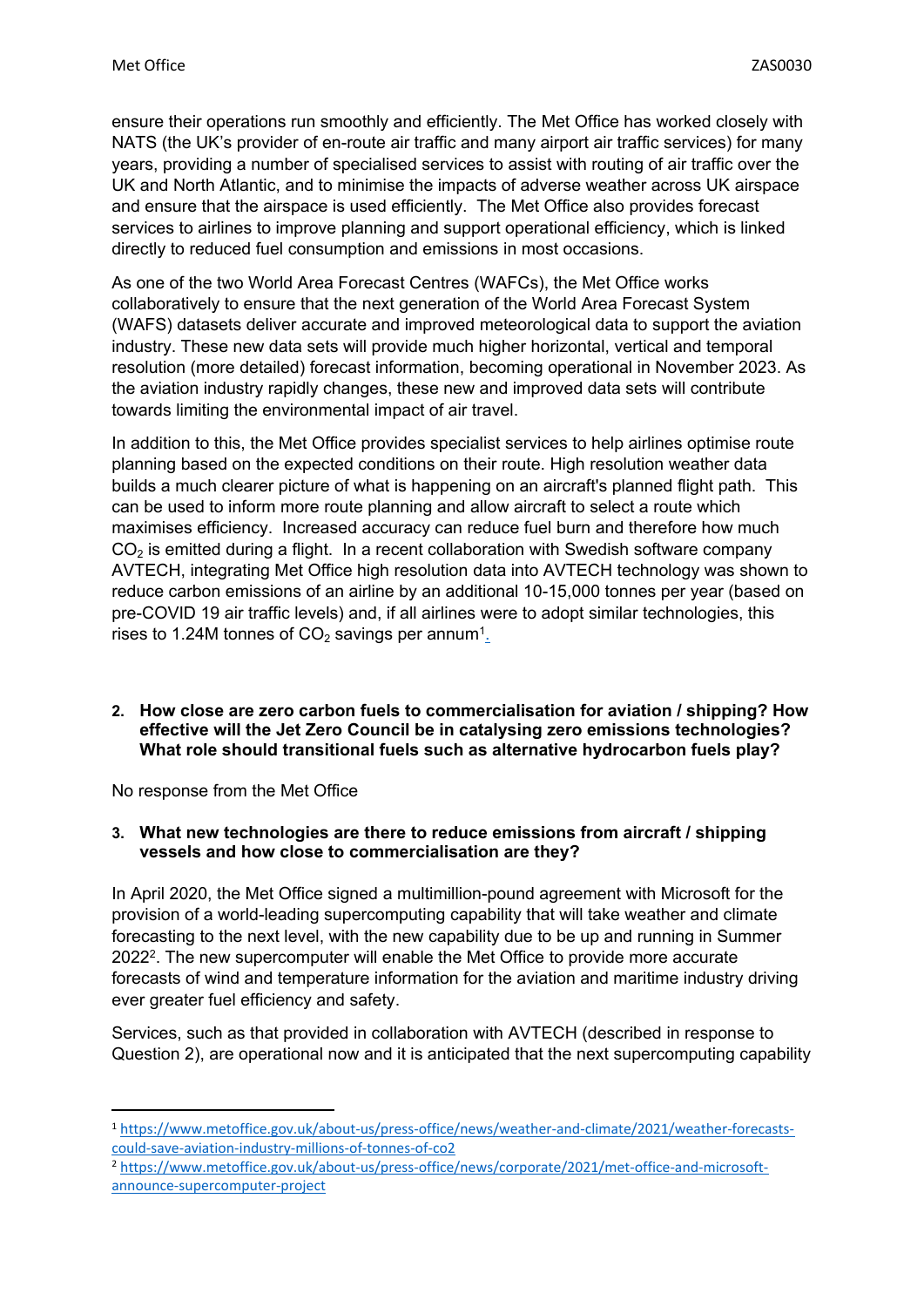will enable further improvements in resolution and accuracy, enabling an increasingly fuelefficient approach to route planning.

There are definite synergies between aviation and marine, and scope to explore the application of technology used in aviation to shipping. With increased supercomputing capability, the Met Office is in a strong position to develop data offerings to companies offering shipping route optimisation, applying the blueprint of the successful collaborations in the aviation industry.

The Met Office has an interest in contributing to decarbonisation solutions such as reduced voyage speeds and wind-assisted technology. Improved forecast accuracy will further contribute to these future technologies in shipping. For example, a review of how environmental conditions over key shipping routes to/from the United Kingdom could be harnessed to improve operational efficiencies for the next generation of vessels.

# **4. How should the Government's net zero aviation strategy support UK industry in the development and uptake of technologies, fuels and infrastructure to deliver net zero shipping and aviation?**

The Met Office has experience of translating cutting-edge weather science into services which support both the aviation and marine industries, these have often been developed in collaboration with experts in industry, academia or other parts of Government. The development of new technologies and services requires an adequate funding source to translate science into services, including a value cycle that delivers users' changing requirements. Any funding mechanism developed to support the R&D of new technologies to improve efficiency in these sectors should recognise the diverse range of organisations with expertise in this sector and seek to provide adequate support for such work regardless of organisational 'wrapper'.

**5. What is the most equitable way to reduce aircraft passenger numbers (e.g. reforming air passenger duty and taxes, frequent flyer levies, bans on domestic flights where trains are available, restrictions on airport capacity)? Are there any policy mechanisms that could reduce our reliance on shipping?**

No response from the Met Office

**6. What further action is needed by the International Civil Aviation Organization and International Maritime Organization to drive emissions reductions? What can the UK Government do to drive international action on emissions?**

As well as being a member of IMO and ICAO, the UK is also a member of the World Meteorological Organisation (WMO). As the National Meteorological Service, the Met Office represents the UK in WMO and is an influential member of the organisation. The Met Office Chief Executive is a member of the Executive Committee and Policy Advisory Committee; our Chief Scientist is a member of the Science Advisory Panel; and another staff member is President of the Commission for Weather, Climate, Water and Related Environmental Services and Applications (SERCOM).

WMO coordinates and collaborates closely with the ICAO and IMO through formal working arrangements, such as WMO expert membership of all ICAO Meteorology Panel activities. The UK can use its role in the WMO to support and influence activities that will improve communication and collaboration between the meteorological community and the maritime and aviation industries, to not only ensure the safety of life and property, but simultaneously increase the efficiency of operations and reduce emissions. For example, at a joint IMO and